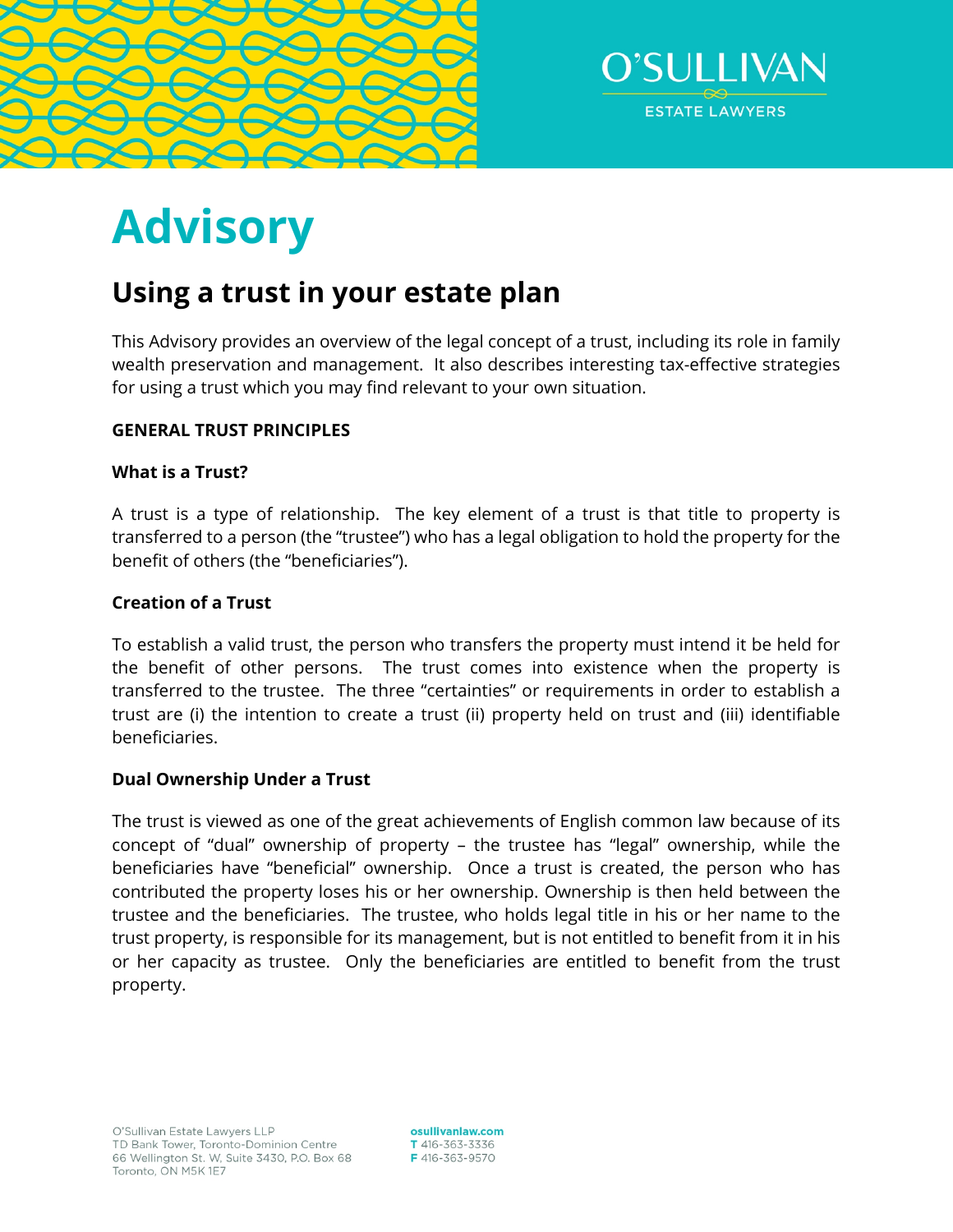

# **The Trust Agreement**

A trust agreement provides how the trust property is to be held, to whom and when it is to be distributed, in what amounts, and upon which terms and conditions. The trust agreement also defines the obligations of the trustee. The trust agreement can be tailored to meet various objectives. It can be broad in the discretion it provides the trustee in distributing and managing the trust property, or it can be restrictive and provide little or no discretion, but instead require the trustee to distribute the trust property according to specific instructions.

#### **Inter Vivos and Testamentary Trusts**

A trust may be established during a settlor's lifetime (an "inter vivos" trust), or it may be established under a will and as a result only take effect on death in accordance with the terms provided under the will (a "testamentary" trust).

# **GENERAL USES OF TRUSTS**

A trust is one of the most powerful tools available to assist in wealth preservation and management. By use of a trust, it is possible to provide for family members now, and also protect their financial interests in future, while maintaining control over the management and distribution of the trust property. A trust can be used to achieve one or more of the following estate planning objectives:

#### **Wealth Protection and Management**

By use of a trust, third-party professional management of financial assets can be obtained while ensuring succession of property to future generations of family members. A trust can also be used to protect assets from possible future unknown claims, including matrimonial and creditor claims.

#### **Protecting Beneficiaries with Special Needs**

A trust can also be used to hold and manage property for persons who by virtue of aging, disease, infirmity, or physical or mental disability require special assistance to manage their property. A trust can be structured to allow the trustee to control the level of payments for the benefit of a special-needs individual, while providing flexibility as needs change over time.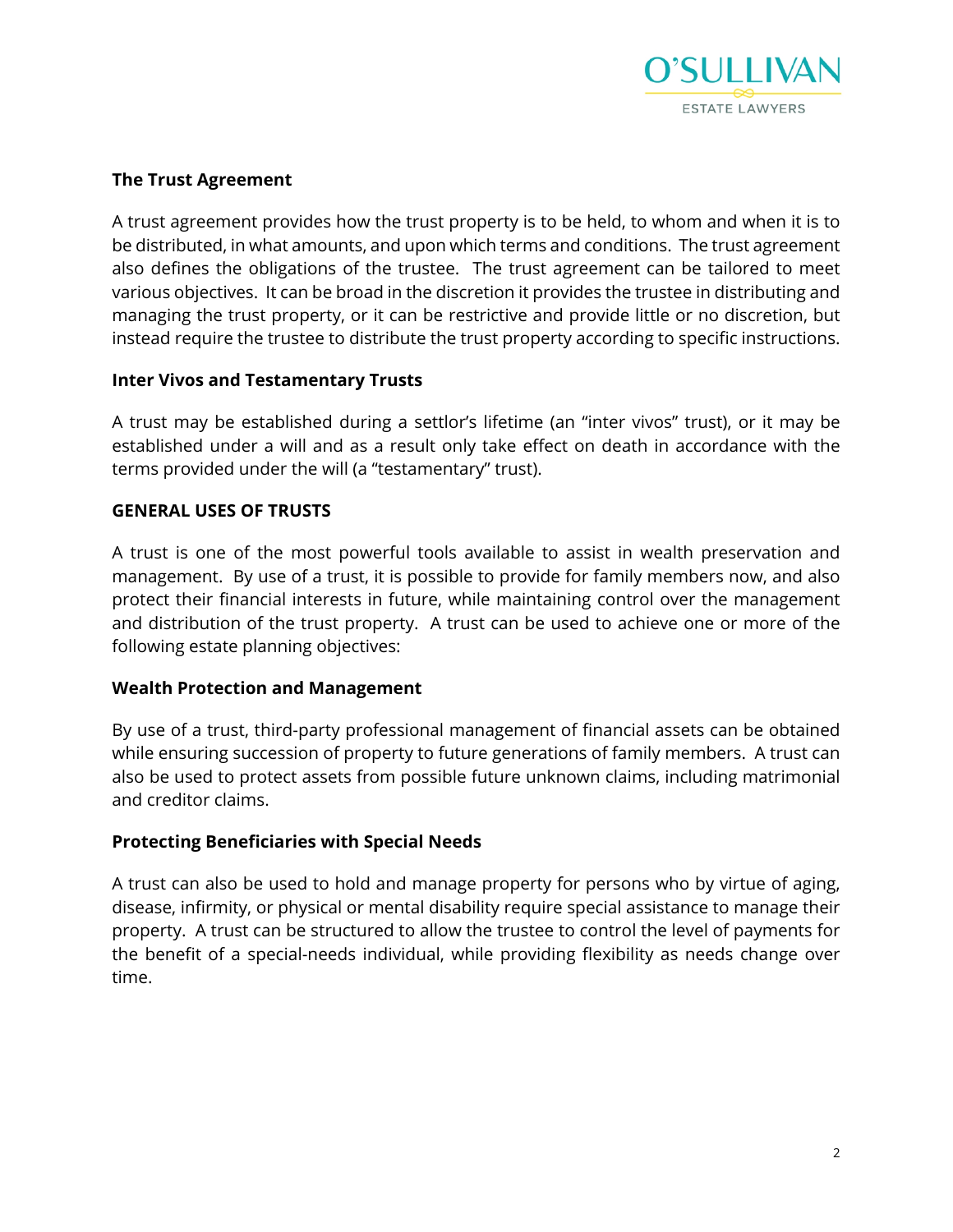

#### **Using a Trust as a Will Substitute**

One of the areas in which use of a trust is becoming increasingly popular is as a "will substitute". The trust is used as an alternative to a will, or in combination with a will and other vehicles to distribute property on death.

Most provincial and territorial jurisdictions charge probate fees (in Ontario, "Estate Administration Tax") to obtain a Court grant confirming the validity of a will and the authority of the executors ("probate") or for the appointment of an estate trustee or administrator of an estate where there is no will.

In Ontario, Estate Administration Tax, at a rate of approximately 1½ % of the value of assets of the estate, may be viewed as a form of "wealth tax" payable on death. To circumvent the need to probate a will, and to minimize exposure to this wealth tax, increasing attention has been focused on transferring property on death by other means, including by use of a trust. Income tax legislation provides for two types of trusts, the "alter ego" trust and the "joint partner" trust, to which property may be transferred on a tax-deferred basis by persons age 65 or older. This legislation facilitates the use of these types of trusts as effective will substitutes and important estate planning vehicles.

#### **Estate Freeze**

Another common use of a trust is in conjunction with an "estate freeze". In an estate freeze, in order to minimize capital gains liability on death, the value of assets are frozen for tax purposes at their current level, and future growth is passed on to others. Use of a trust to hold the growth property, such as common shares of a private company, can ensure continued control and management of the growth property in the hands of trustees, and is generally more protective and tax-efficient than an outright gift of growth property to children and others.

#### **Providing for Education and Other Expenses of Children and Grandchildren**

One of the popular uses of a trust is to fund children's and grandchildren's education and other expenses in a tax-efficient way. By use of a trust, trustees can control the investment and management of the trust property and its distribution. If the trust is discretionary, the trustees can be provided with the flexibility to determine who will receive the income and capital of the property, in what amounts, and at what ages. This idea is further explored below.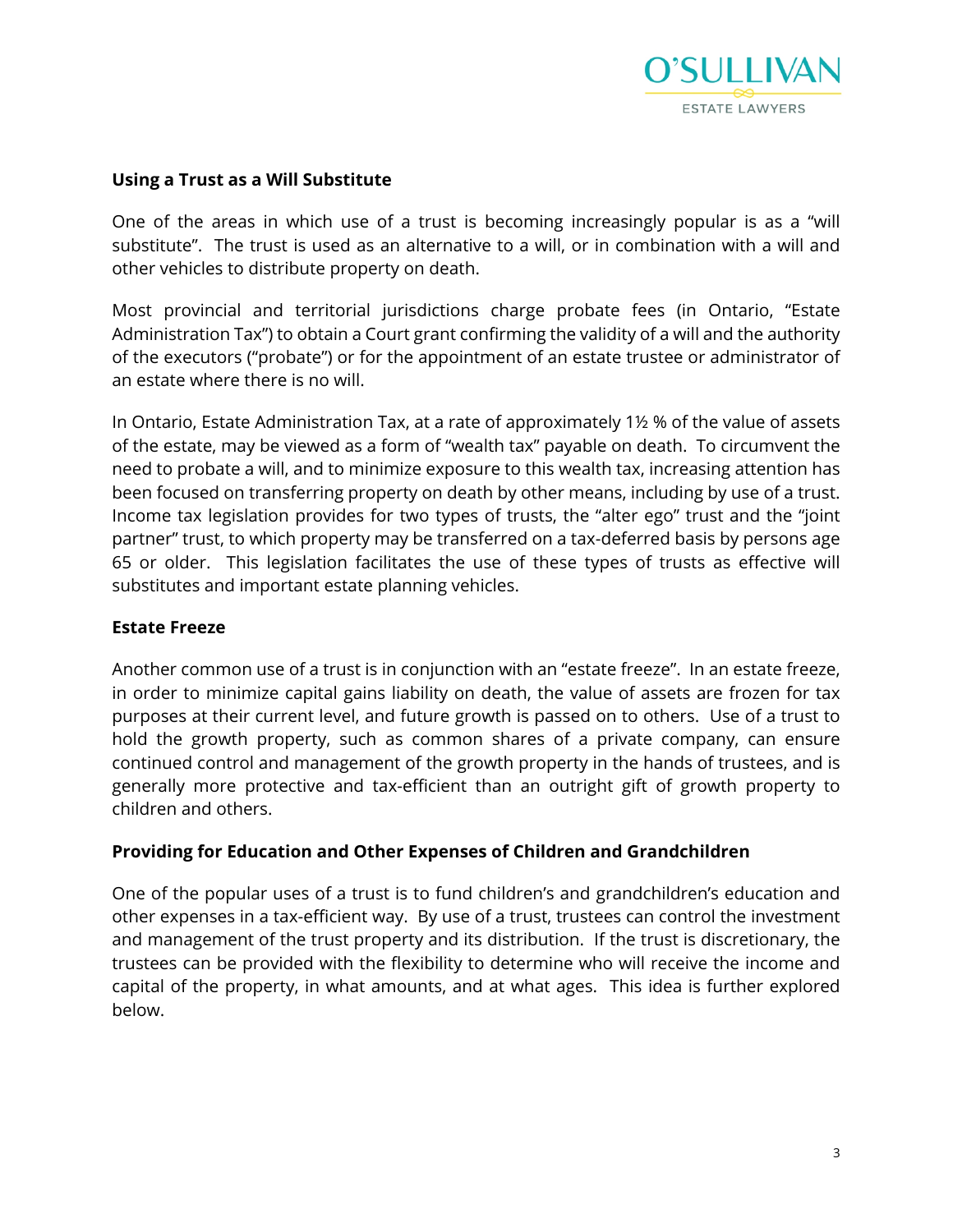

# **Tax Minimization**

Trusts, whether inter vivos or testamentary, discretionary or restrictive in their terms, may be used to minimize tax by a variety of means. The two strategies outlined below are two attractive examples.

#### **Income-Splitting**

#### **a) Using an Inter Vivos Family Trust**

Under Canadian tax legislation, income of an inter vivos trust is taxed at the highest marginal rate of tax. However, if an income-producing asset is held by an inter vivos trust, and provided the trust is properly structured from a tax perspective, the trust's income and capital gains may be flowed-through to the beneficiaries of the trust, and taxed in their hands at their own marginal rates. If the beneficiaries have lower tax rates, tax savings will result.

Two common uses of an inter vivos trust for these purposes are: (i) to hold capital-growth investments for the benefit of children and grandchildren, including those under eighteen years of age and (ii) to hold investments which earn interest, dividends and capital gains for the benefit of children and grandchildren who are eighteen years of age or older.

Under the Income Tax Act, if property is gifted or loaned to a trust and the trust earns capital gains, there is no attribution of the capital gains to the person who contributed the property to the trust when the gains are paid to children or grandchildren who are under age 18. However, interest and dividend income earned on the transferred property would be attributed to the contributor and taxable to him or her, unless the property was loaned to the trust on a commercial-rate basis, including the prescribed rate under the Income Tax Act.

#### **Example**:

*The following is an example of how a family trust may be used for capital gains splitting:*

*Ken MacDonald (who it is assumed pays income taxes at the top marginal rate) wishes to invest \$50,000 in growth-oriented investments such as equity mutual funds, primarily for the purpose of saving for future post-secondary education expenses of his minor children, Kevin and Keira, ages 3 and 1. If the \$50,000 investment grows approximately 10% per year and no withdrawals are made, it will be worth almost \$220,000 in fifteen years when Kevin will be ready for university.*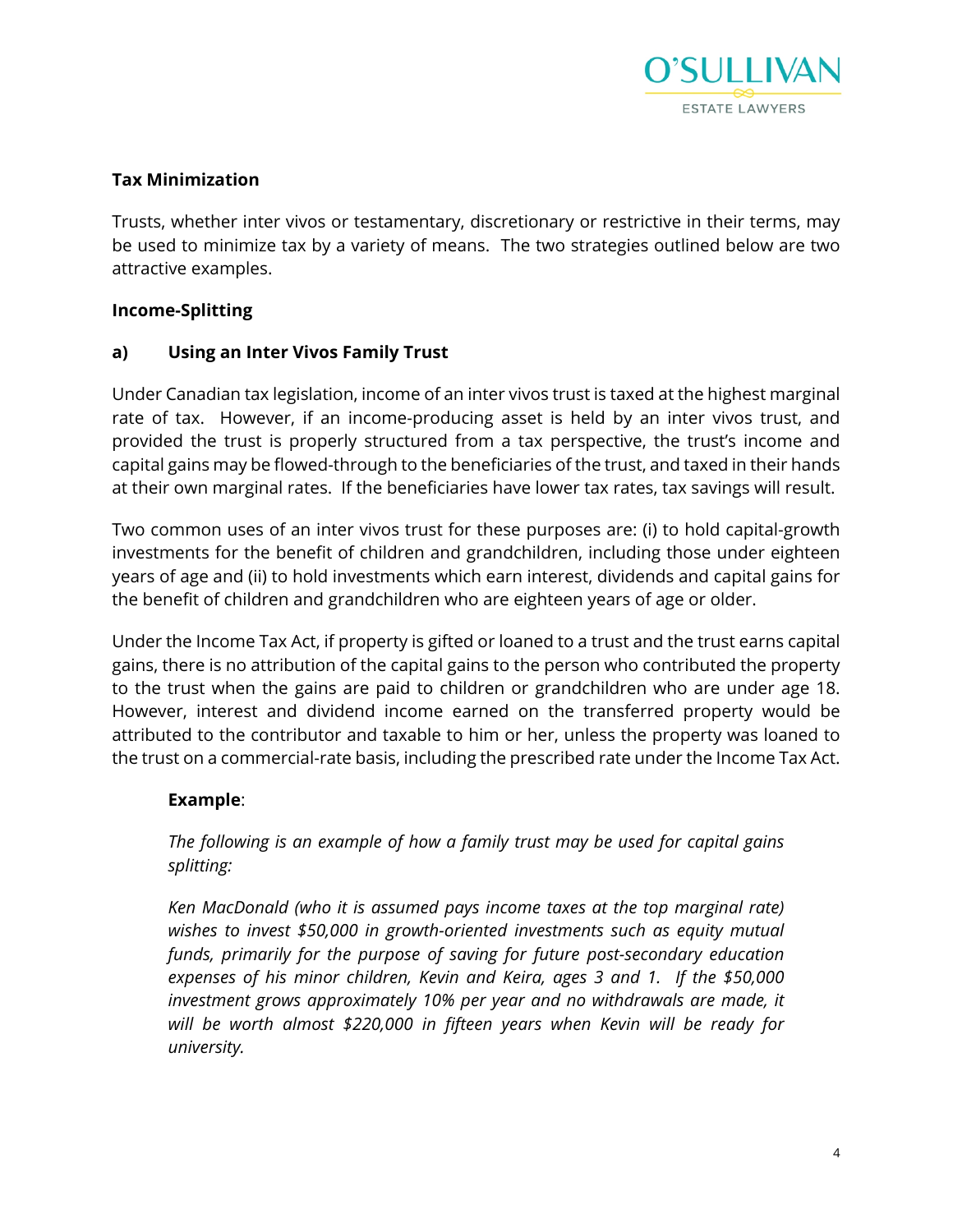

*If Ken invests the funds in his own name and later uses the funds to pay for university expenses, capital gains of approximately \$170,000 (i.e. market value at \$220,000 less cost base of \$50,000) will be taxed at a current top rate of approximately 25%, resulting in tax of about \$42,500. If he waits until the children start university and pays for their expenses using his after-tax employment income or interest from investments, he will be paying a rate of over 50% of his earnings to fund their expenses.*

*However, if instead Ken either gifts or loans the funds using a family trust, and if capital gains are triggered and paid to the children while the children are in university attendance, little or no tax may be payable.* 

*The children would report the capital gains paid to them in their own income tax returns, but as long as the taxable capital gains (currently one-half of the capital gains) in each year do not exceed their basic personal credit and provided each has no other sources of income, no tax will be payable. This means that based on current federal rates, approximately \$28,000 of capital gains can be paid out annually to each child without payment of any tax. Funds paid out in excess of this amount for education or other purposes (financing for a home, assistance with a business, etc.) will attract lower rates based on each child's marginal rate as opposed to Ken's high marginal rate.* 

*As well, Ken can also use this same strategy on a tax-effective basis to fund certain of Kevin and Keira's current expenses such as private school fees, music lessons, summer camp and travel expenses, rather than using his after-tax income.* 

*The family trust could also be used for income-splitting of interest and dividends (as opposed to only capital gains) when Kevin and Keira are 18 and older.* 

*Since Ken's children are under age 18 at this time, tax rules would attribute interest and dividend income earned by the trust (but not capital gains) to Ken unless he loans the funds to the trust at the prescribed rate under the Income Tax Act. However, after a child has reached age 18, if funds are either gifted outright to the trust, or loaned to the trustees at the prescribed rate under the Income Tax Act, this tax rule no longer applies. All interest and dividend income and capital gains received by the trust can be taxed in each child's hands, rather than Ken's.* 

*Ken could combine both of these two strategies by establishing a family trust while the children are under age 18. He could ensure that the trust's investment strategy in the early years is geared towards capital growth. However, the trust's investment*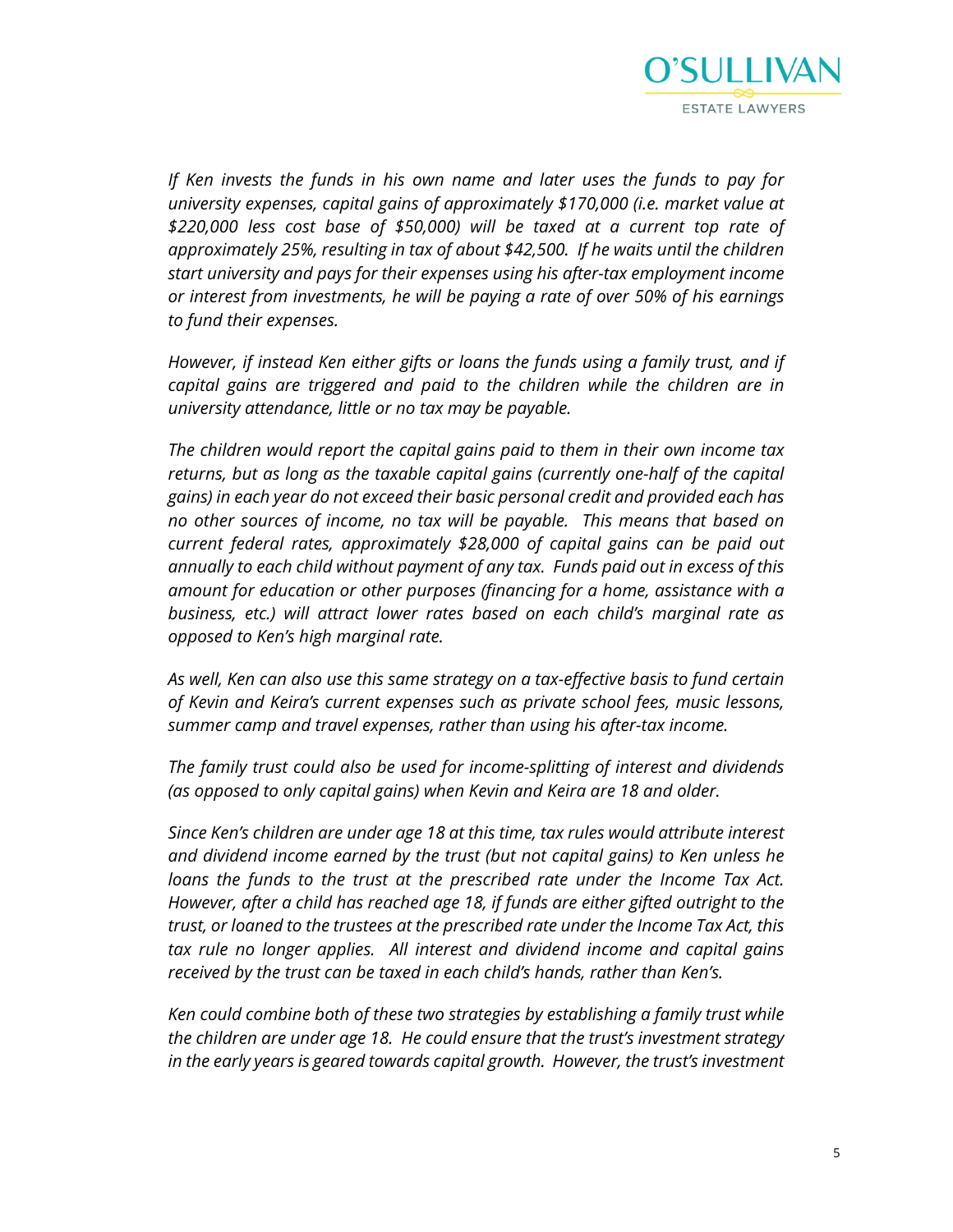

*strategy could be changed when the children are eighteen and include generating interest and dividend income, taking into account prevailing market conditions.*

#### **b) Using a Testamentary Trust**

Testamentary trusts with certain limited exceptions are taxed the same as inter vivos trusts they are taxed at the highest marginal tax rate. It is possible to use a testamentary trust to "sprinkle" income among a group of beneficiaries as long as the trust provides the trustees with discretion to do so.

#### **Example**:

*Martha's will gives a gift of \$1M to her daughter, Claire, a top tax bracket taxpayer living in Ontario with a young family. If Claire invests these funds and earns 6% interest per annum, she would pay approximately \$30,000 in tax on the \$60,000 of interest she receives in the first year, leaving only \$30,000 in her hands after-tax.*

*However, if Martha instead establishes a testamentary trust under her will for Claire and her children, income could be sprinkled among them as long as the trustees are given broad discretion to distribute income of the trust to Claire and her children. Each of Claire's children could have funds paid or applied to or for their benefit, such as for the payment of tuition fees, equal to their basic personal credit per annum. No tax would be paid on income up to their basic personal credit, assuming they have no other income.* 

*If Claire has three children and the trust paid approximately \$14,000 in tuition fees for each child (i.e., the approximate amount of income each child can receive (directly or indirectly) tax-free), this would leave approximately \$18,000 to be taxed in the trust (or to be taxed to Claire if paid to her) resulting in tax of about \$9,000. Overall, tax of approximately \$9,000 would have been paid annually, as opposed to the \$30,000 otherwise paid by Claire annually, for an annual savings of approximately \$21,000.*

#### **COSTS INVOLVED IN SETTING UP AND MANAGING A TRUST**

In considering the advantages of establishing a trust, the costs associated with its establishment and continued management must always be considered. These costs will vary depending upon the terms of the trust and the time period for which the trust will operate. Any trustee compensation, as well as professional fees, including preparing annual tax returns must also be taken into consideration. Some of these fees may be tax-deductible at the level of the trust.